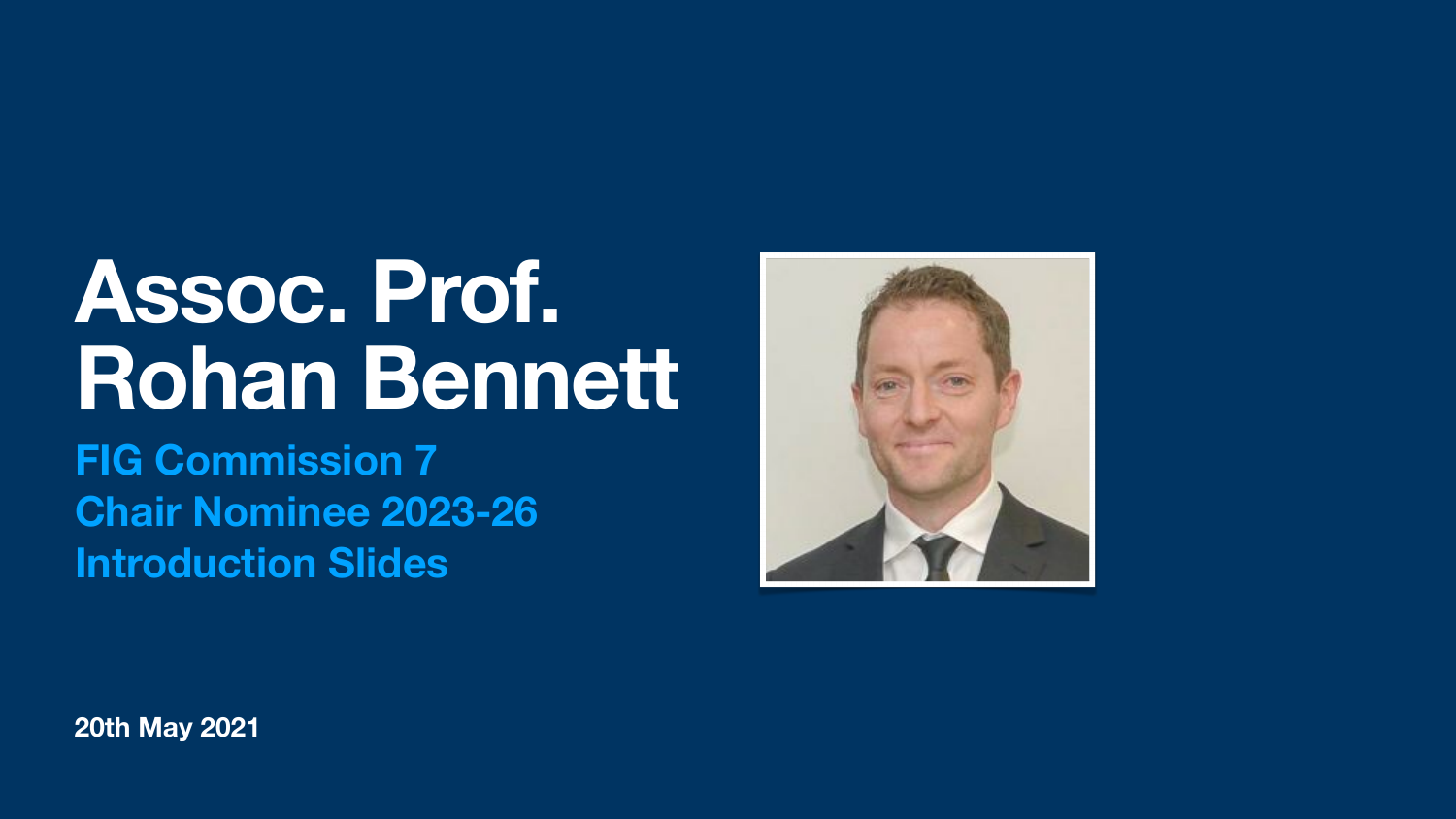# **Who am I? Land Admin | International | Pracademic**

• **Education:** PhD (UniMelb); BSc (Information Systems); BEng(Geom/Hons);

- **Country:** Australia (and The Netherlands)
- **Nominating Body:** SSSI
- **Age:** 40
- Teaching Qualification (Twente)
- **• Current Roles:** Advising (Kadaster); Teaching & Research (Swinburne); Business (Bennett Cleary & Associates)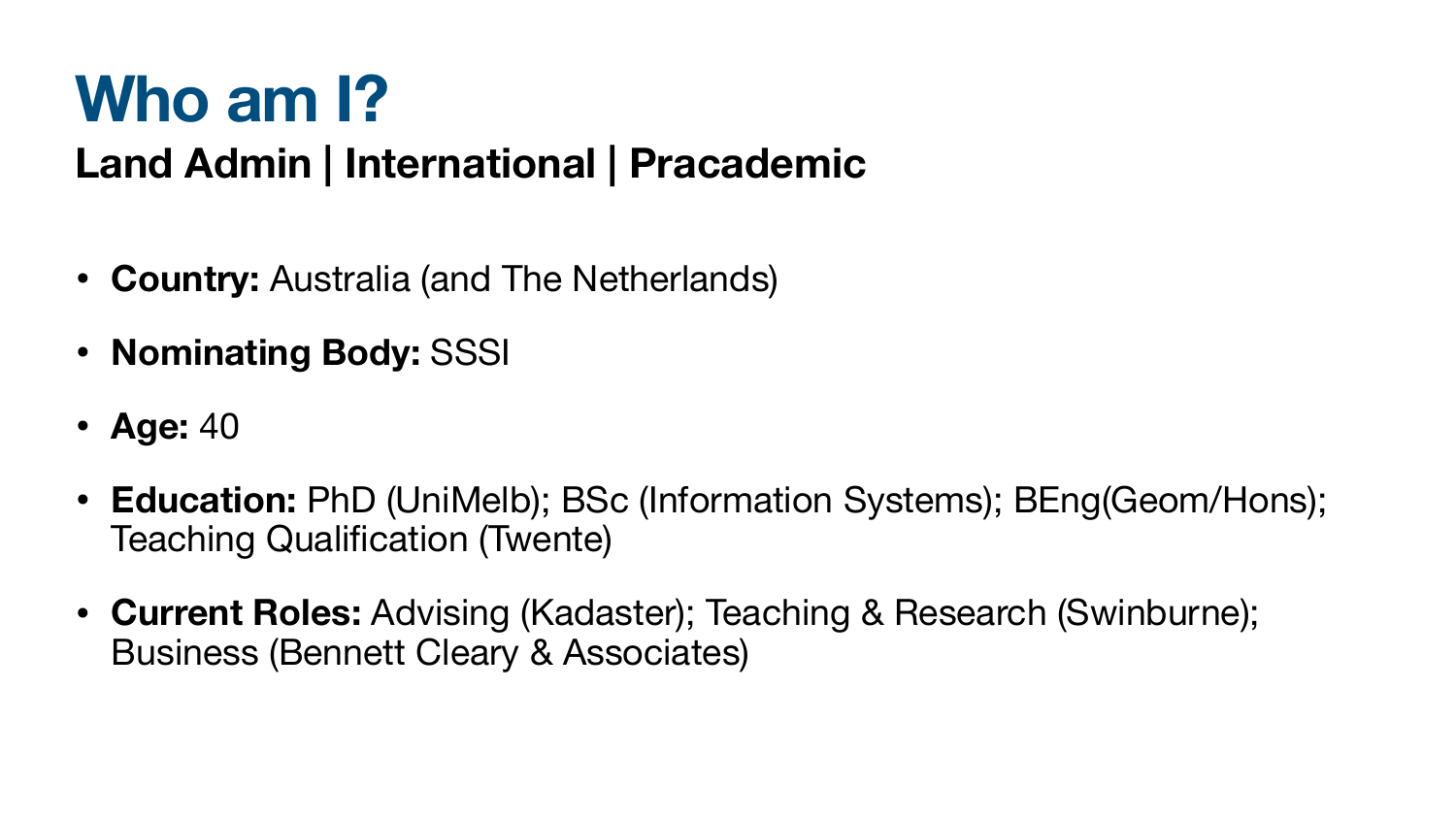# **Do I have FIG experience? Formal | Informal | 15 Years**

- **Formal Roles:** FIG Commission 7 AGM 2020 Co-Organizer/Facilitaton; FIG Commission 7 AGM 2019 Content Support; FIG Commission 7 WG 7.3 2015-2016; FIG 4th and 5th LADM Workshop Co-Organizer 2012-14; FIG Young Ambassador Sydney Congress 2010 (2006-2010)
- **• Attendee, Presenter, Session Chair, and/or Rapporteur:** FIG Congresses: 2006; 2010, FIG Working Weeks: 2012, 2016, FIG Commission 7 AGM: 2015; 2019; 2020, FIG YSN 4th Euro Meeting: 2016, FIG Peer Reviewer: 2010 -
- **• Contributor to:** FIG Publication 61 'Cadastre 2014 and Beyond'
- **Article of the month:** FIG June 2011, FIG February 2017, FIG October 2019

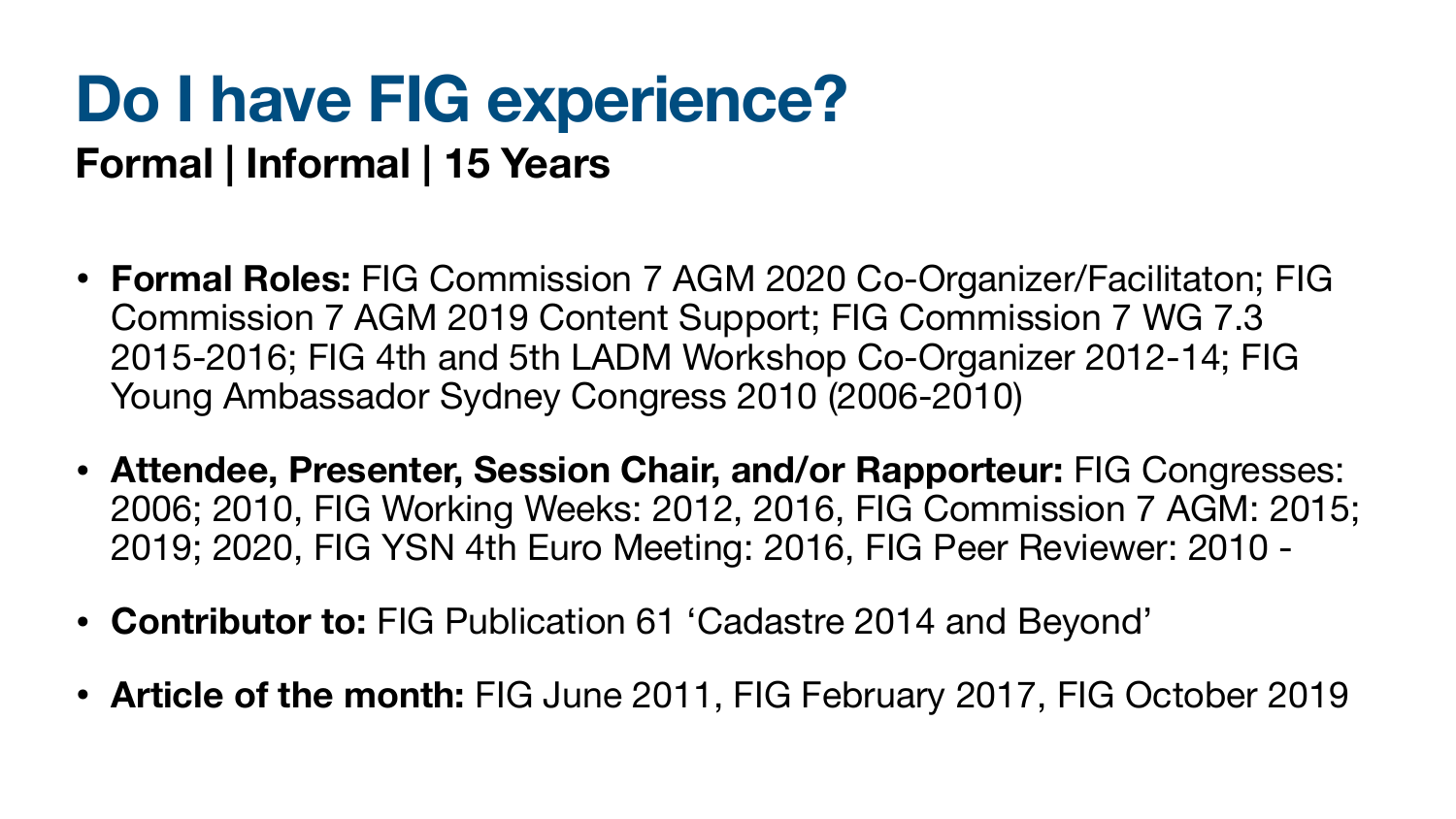# **A new era for FIG Commission 7? Consensus | Advocacy | Advancement**

• **Dialogue and Discourse:** enhance the proud tradition of Commission 7 as the premier platform for international dialogue and discourse amongst the cadastral surveying and land administration profession, including those who are young

• **Awareness, Alignment, and Advocacy:** connect cadastral surveying profession with FIG Commissions, international agencies (e.g. UNGGIM, UN-Habitat, FAO),

- and emerging (e.g. YSN)
- donors (e.g. World Bank), and partner professional bodies.
- Blockchain; AR/VR)

• **Responsible Socio-Technical Developments:** driven at the international level, including the creation and dissemination of knowledge and publications (e.g. LADM Edition II; OGC LandInfra; 3D/4D/Digital Twins; AI/Feature Extraction;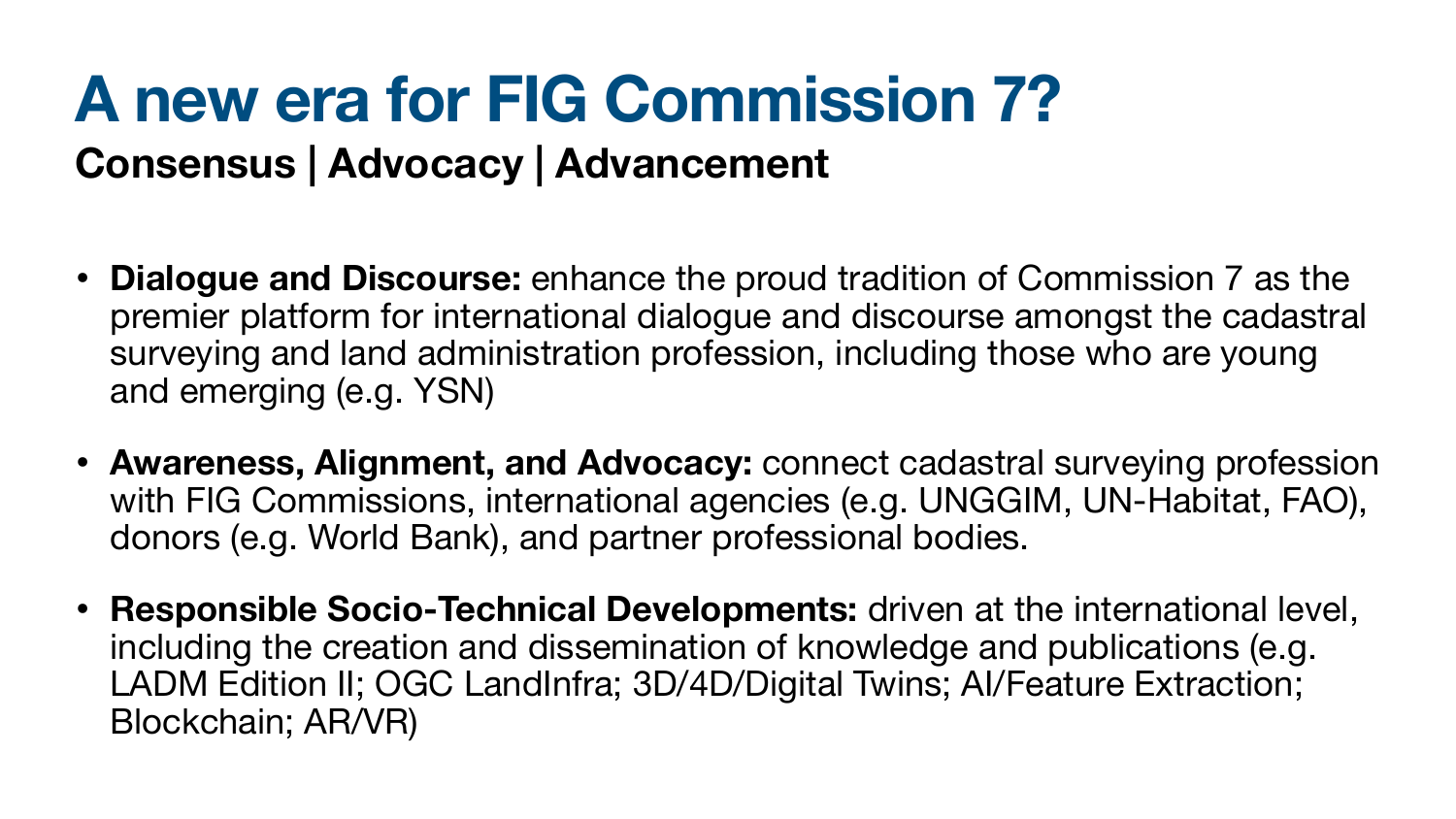# **What do I offer? Committed | Networked | Innovator**

administration and cadastre; regular contributor in terms of expertise, effort, and

• **International Networked:** Having worked at cadastral and land administration holds in Australia (University of Melbourne) and the Netherlands (ITC, University of Twente; Kadaster International), I bring a strong international network of

- **Lasting Commitment:** Entire working career in the domain of land support to Commission 7 since 2006
- partners, collaborators, and friends
- to, the broader cadastral surveying community

• **Leading-Edge Developer: Di**rectly involved in developments over the last 15 years. This knowledge can and will be used to drive the Commission 7 agenda, to ensure positive and useful developments are created by, and made available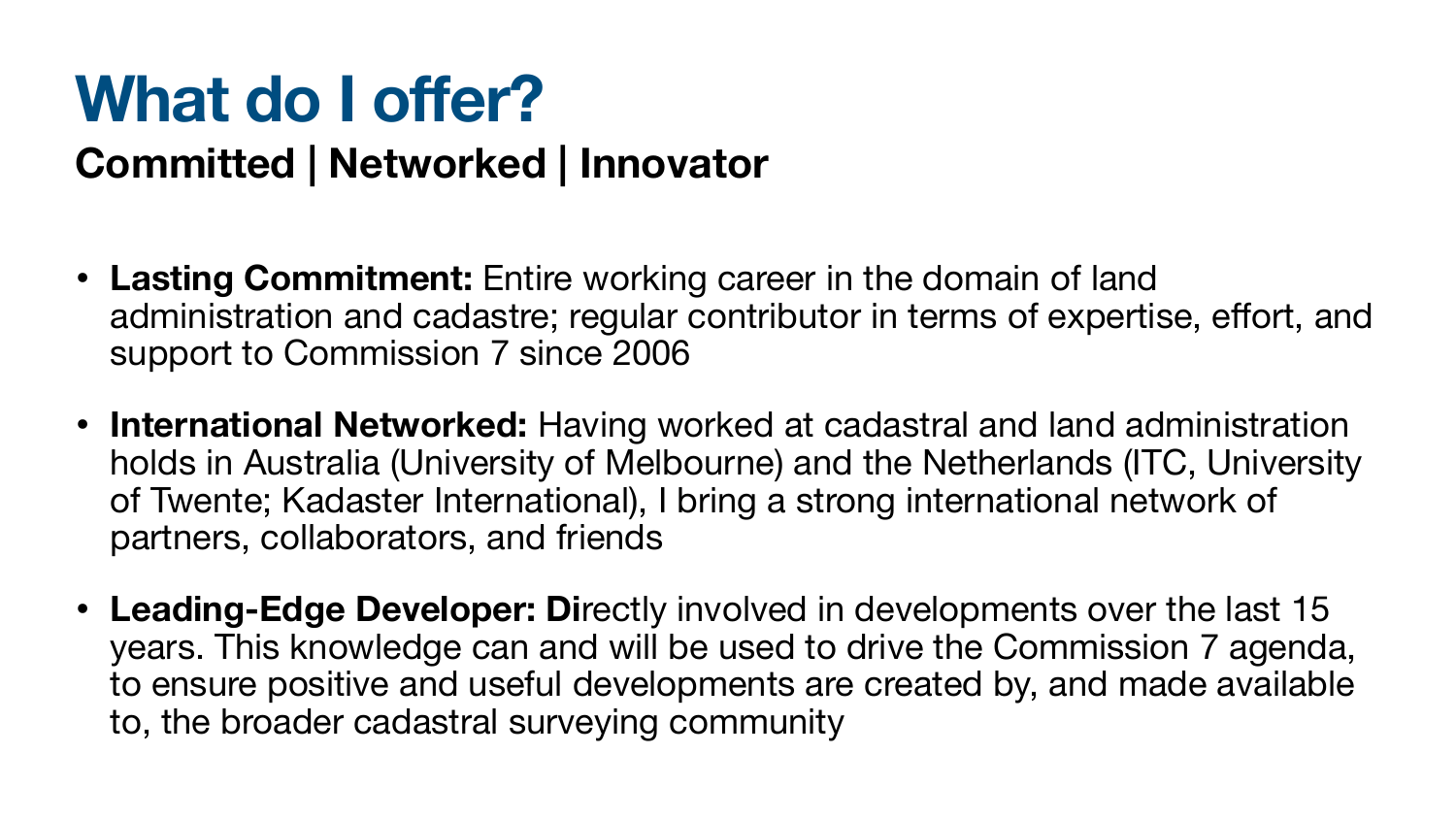# **What are my key skills? Qualified | Respectful | International**

• **Appropriately Qualified:** I possess a PhD in the cadastral field, further backed by other degrees and qualifications in geomatics, information, and education.

• **Respectful to Traditions, with Growth Mindset:** My academic background equips me with appreciation and respect for the past developments and cadastral challenges, whilst my R&D focus and entrepreneurial mindset with

- 
- industry ensures I'm always looking for new opportunities to improve techniques and tools used within the cadastral profession.
- **International Leadership Experience:** I have strong experience in successfully leading diverse groups and project teams, across multiple countries, languages, time-zones, and disciplines.